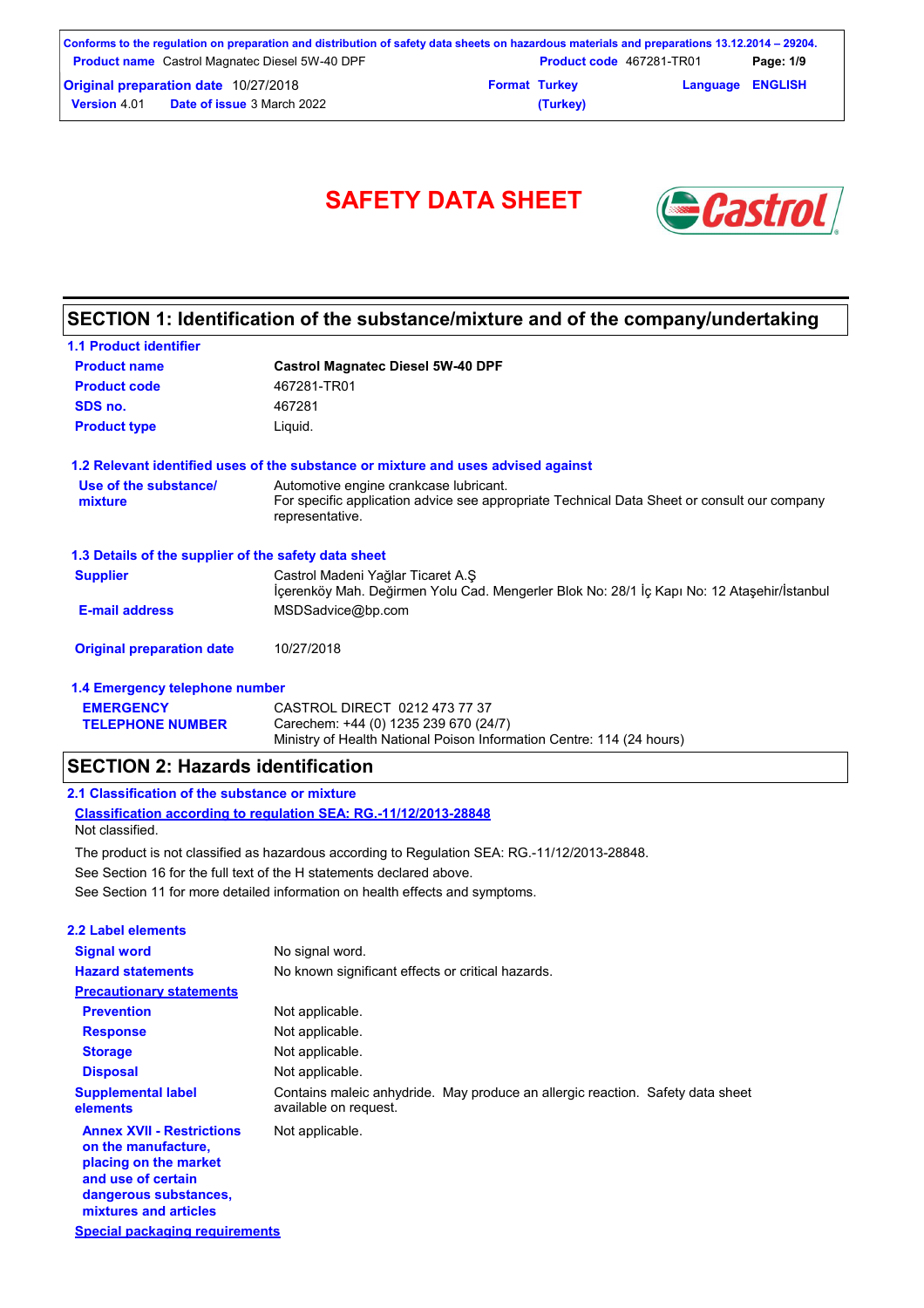| Conforms to the regulation on preparation and distribution of safety data sheets on hazardous materials and preparations 13.12.2014 – 29204. |                      |                                 |                         |           |
|----------------------------------------------------------------------------------------------------------------------------------------------|----------------------|---------------------------------|-------------------------|-----------|
| <b>Product name</b> Castrol Magnatec Diesel 5W-40 DPF                                                                                        |                      | <b>Product code</b> 467281-TR01 |                         | Page: 2/9 |
| <b>Original preparation date 10/27/2018</b>                                                                                                  | <b>Format Turkey</b> |                                 | <b>Language ENGLISH</b> |           |
| <b>Date of issue</b> 3 March 2022<br><b>Version</b> 4.01                                                                                     |                      | (Turkey)                        |                         |           |

| <b>SECTION 2: Hazards identification</b> |  |
|------------------------------------------|--|
|------------------------------------------|--|

| <b>Containers to be fitted</b><br>with child-resistant<br>fastenings | Not applicable.                                                                                                                                                                                |
|----------------------------------------------------------------------|------------------------------------------------------------------------------------------------------------------------------------------------------------------------------------------------|
| <b>Tactile warning of danger</b>                                     | Not applicable.                                                                                                                                                                                |
| 2.3 Other hazards                                                    |                                                                                                                                                                                                |
| <b>Product meets the criteria</b><br>for PBT or vPvB                 | This mixture does not contain any substances that are assessed to be a PBT or a<br>vPvB.                                                                                                       |
| Other hazards which do<br>not result in classification               | USED ENGINE OILS<br>Used engine oil may contain hazardous components which have the potential to<br>cause skin cancer.<br>See Toxicological Information, section 11 of this Safety Data Sheet. |
|                                                                      | SECTION 3: Composition/information on ingradiants                                                                                                                                              |

## **SECTION 3: Composition/information on ingredients**

| <b>3.2 Mixtures</b>                                                                    | Mixture |            |           |                                                                                                                                                                               |             |
|----------------------------------------------------------------------------------------|---------|------------|-----------|-------------------------------------------------------------------------------------------------------------------------------------------------------------------------------|-------------|
| Highly refined base oil (IP 346 DMSO extract < 3%). Proprietary performance additives. |         |            |           |                                                                                                                                                                               |             |
| <b>Product/ingredient name</b>                                                         |         | CAS no.    | %         | SEA: RG.-11/12/2013-28848                                                                                                                                                     | <b>Type</b> |
| Distillates (petroleum), hydrotreated heavy<br>paraffinic                              |         | 64742-54-7 | ≥50 - ≤75 | Not classified.                                                                                                                                                               | $[2]$       |
| Distillates (petroleum), hydrotreated heavy<br>paraffinic                              |         | 64742-54-7 | ≥25 - ≤50 | Asp. Tox. 1, H304                                                                                                                                                             | [1] [2]     |
| Benzene, ethenyl-, polymer with<br>1,3-butadiene, hydrogenated                         |         | 66070-58-4 | ≤3        | Aquatic Chronic 4, H413                                                                                                                                                       | $[1]$       |
| maleic anhydride                                                                       |         | 108-31-6   | < 0.001   | Acute Tox. 4. H302<br>Skin Corr. 1B, H314<br>Eye Dam. 1, H318<br>Resp. Sens. 1, H334<br>Skin Sens. 1A, H317<br>STOT RE 1, H372 (respiratory<br>system) (inhalation)<br>EUH071 | [1] [2]     |

**See Section 16 for the full text of the H statements declared above.**

#### **There are no additional ingredients present which, within the current knowledge of the supplier and in the concentrations applicable, are classified as hazardous to health or the environment and hence require reporting in this section.**

**Type** 

[1] Substance classified with a health or environmental hazard

[2] Substance with a workplace exposure limit

[3] Substance meets the criteria for PBT

[4] Substance meets the criteria for vPvB

[5] Additional disclosure due to company policy

Occupational exposure limits, if available, are listed in Section 8.

## **SECTION 4: First aid measures**

| <b>4.1 Description of first aid measures</b> |                                                                                                                                                                                                                                                     |
|----------------------------------------------|-----------------------------------------------------------------------------------------------------------------------------------------------------------------------------------------------------------------------------------------------------|
| <b>Inhalation</b>                            | If inhaled, remove to fresh air. In case of inhalation of decomposition products in a<br>fire, symptoms may be delayed. The exposed person may need to be kept under<br>medical surveillance for 48 hours. Get medical attention if symptoms occur. |
| <b>Ingestion</b>                             | Do not induce vomiting unless directed to do so by medical personnel. Get medical<br>attention if symptoms occur.                                                                                                                                   |
| <b>Skin contact</b>                          | Wash skin thoroughly with soap and water or use recognised skin cleanser.<br>Remove contaminated clothing and shoes. Wash clothing before reuse. Clean<br>shoes thoroughly before reuse. Get medical attention if symptoms occur.                   |
| Eye contact                                  | In case of contact, immediately flush eyes with plenty of water for at least 15<br>minutes. Eyelids should be held away from the eyeball to ensure thorough rinsing.<br>Check for and remove any contact lenses. Get medical attention.             |
| <b>Protection of first-aiders</b>            | No action shall be taken involving any personal risk or without suitable training.                                                                                                                                                                  |

### **4.2 Most important symptoms and effects, both acute and delayed**

See Section 11 for more detailed information on health effects and symptoms.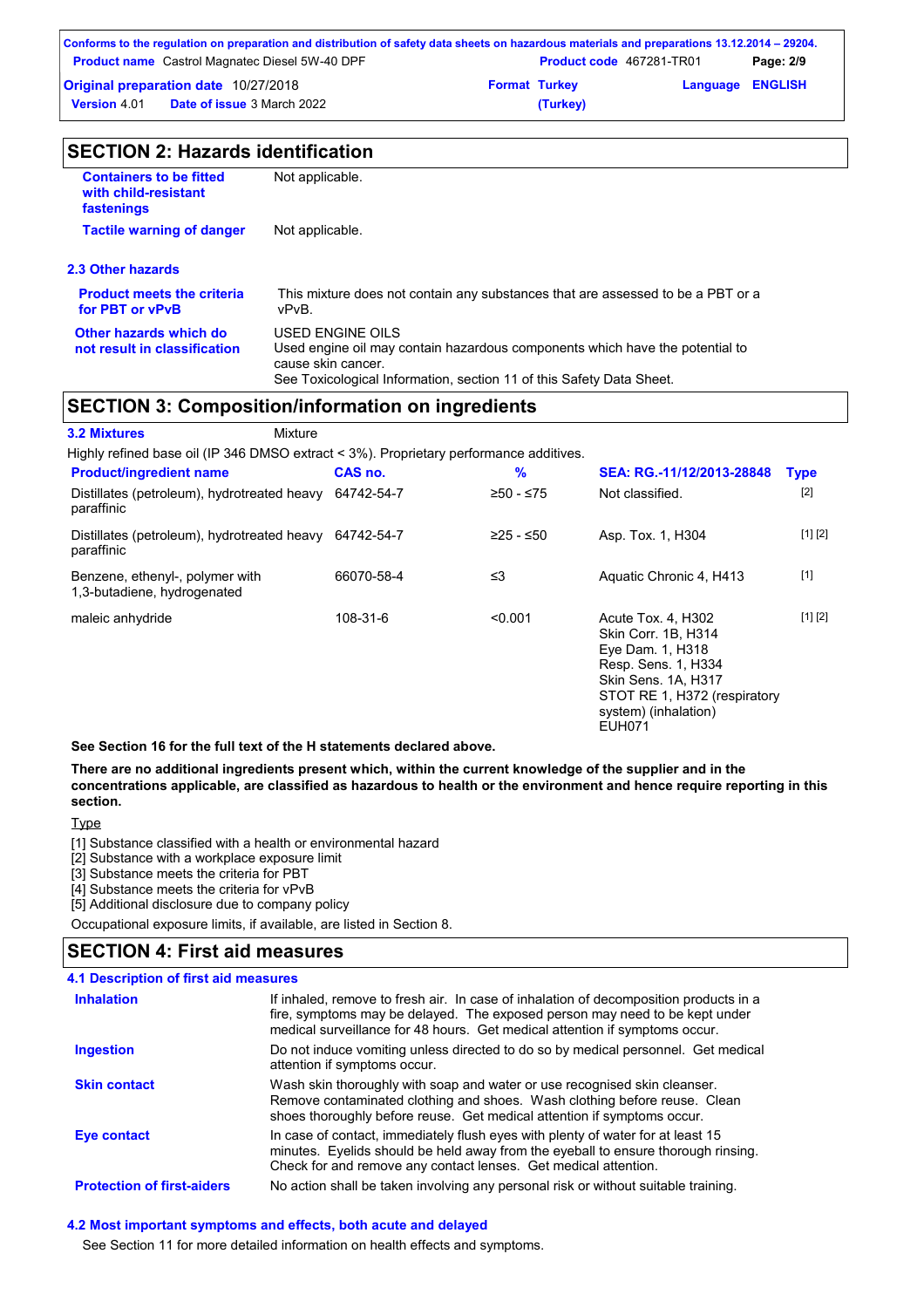|                     | Conforms to the regulation on preparation and distribution of safety data sheets on hazardous materials and preparations 13.12.2014 – 29204. |                      |                                 |                         |           |
|---------------------|----------------------------------------------------------------------------------------------------------------------------------------------|----------------------|---------------------------------|-------------------------|-----------|
|                     | <b>Product name</b> Castrol Magnatec Diesel 5W-40 DPF                                                                                        |                      | <b>Product code</b> 467281-TR01 |                         | Page: 3/9 |
|                     | <b>Original preparation date 10/27/2018</b>                                                                                                  | <b>Format Turkey</b> |                                 | <b>Language ENGLISH</b> |           |
| <b>Version</b> 4.01 | <b>Date of issue</b> 3 March 2022                                                                                                            |                      | (Turkey)                        |                         |           |

| <b>SECTION 4: First aid measures</b>                      |                                                                                                                                                                                                                                                                                                           |
|-----------------------------------------------------------|-----------------------------------------------------------------------------------------------------------------------------------------------------------------------------------------------------------------------------------------------------------------------------------------------------------|
|                                                           | 4.3 Indication of any immediate medical attention and special treatment needed                                                                                                                                                                                                                            |
| <b>Notes to physician</b>                                 | Treatment should in general be symptomatic and directed to relieving any effects.<br>In case of inhalation of decomposition products in a fire, symptoms may be delayed.<br>The exposed person may need to be kept under medical surveillance for 48 hours.                                               |
| <b>SECTION 5: Firefighting measures</b>                   |                                                                                                                                                                                                                                                                                                           |
| 5.1 Extinguishing media                                   |                                                                                                                                                                                                                                                                                                           |
| <b>Suitable extinguishing</b><br>media                    | In case of fire, use foam, dry chemical or carbon dioxide extinguisher or spray.                                                                                                                                                                                                                          |
| <b>Unsuitable extinguishing</b><br>media                  | Do not use water jet.                                                                                                                                                                                                                                                                                     |
| 5.2 Special hazards arising from the substance or mixture |                                                                                                                                                                                                                                                                                                           |
| <b>Hazards from the</b><br>substance or mixture           | In a fire or if heated, a pressure increase will occur and the container may burst.                                                                                                                                                                                                                       |
| <b>Hazardous combustion</b><br>products                   | Combustion products may include the following:<br>carbon oxides (CO, CO <sub>2</sub> ) (carbon monoxide, carbon dioxide)<br>nitrogen oxides (NO, NO <sub>2</sub> etc.)                                                                                                                                    |
| <b>5.3 Advice for firefighters</b>                        |                                                                                                                                                                                                                                                                                                           |
| <b>Special precautions for</b><br>fire-fighters           | No action shall be taken involving any personal risk or without suitable training. Promptly<br>isolate the scene by removing all persons from the vicinity of the incident if there is a fire.                                                                                                            |
| <b>Special protective</b><br>equipment for fire-fighters  | Fire-fighters should wear positive pressure self-contained breathing apparatus (SCBA) and full<br>turnout gear. Clothing for fire-fighters (including helmets, protective boots and gloves)<br>conforming to European standard EN 469 will provide a basic level of protection for chemical<br>incidents. |

# **SECTION 6: Accidental release measures**

|                                                          | 6.1 Personal precautions, protective equipment and emergency procedures                                                                                                                                                                                                                                                                                                                        |
|----------------------------------------------------------|------------------------------------------------------------------------------------------------------------------------------------------------------------------------------------------------------------------------------------------------------------------------------------------------------------------------------------------------------------------------------------------------|
| For non-emergency<br>personnel                           | No action shall be taken involving any personal risk or without suitable training. Evacuate<br>surrounding areas. Keep unnecessary and unprotected personnel from entering. Do not touch<br>or walk through spilt material. Put on appropriate personal protective equipment. Floors may<br>be slippery; use care to avoid falling.                                                            |
| For emergency responders                                 | If specialised clothing is required to deal with the spillage, take note of any information in<br>Section 8 on suitable and unsuitable materials. See also the information in "For non-<br>emergency personnel".                                                                                                                                                                               |
| <b>6.2 Environmental</b><br>precautions                  | Avoid dispersal of spilt material and runoff and contact with soil, waterways, drains and sewers.<br>Inform the relevant authorities if the product has caused environmental pollution (sewers,<br>waterways, soil or air).                                                                                                                                                                    |
| 6.3 Methods and material for containment and cleaning up |                                                                                                                                                                                                                                                                                                                                                                                                |
| <b>Small spill</b>                                       | Stop leak if without risk. Move containers from spill area. Absorb with an inert material and<br>place in an appropriate waste disposal container. Dispose of via a licensed waste disposal<br>contractor.                                                                                                                                                                                     |
| <b>Large spill</b>                                       | Stop leak if without risk. Move containers from spill area. Prevent entry into sewers, water<br>courses, basements or confined areas. Contain and collect spillage with non-combustible,<br>absorbent material e.g. sand, earth, vermiculite or diatomaceous earth and place in container<br>for disposal according to local regulations. Dispose of via a licensed waste disposal contractor. |
| 6.4 Reference to other<br><b>sections</b>                | See Section 1 for emergency contact information.<br>See Section 5 for firefighting measures.<br>See Section 8 for information on appropriate personal protective equipment.<br>See Section 12 for environmental precautions.<br>See Section 13 for additional waste treatment information.                                                                                                     |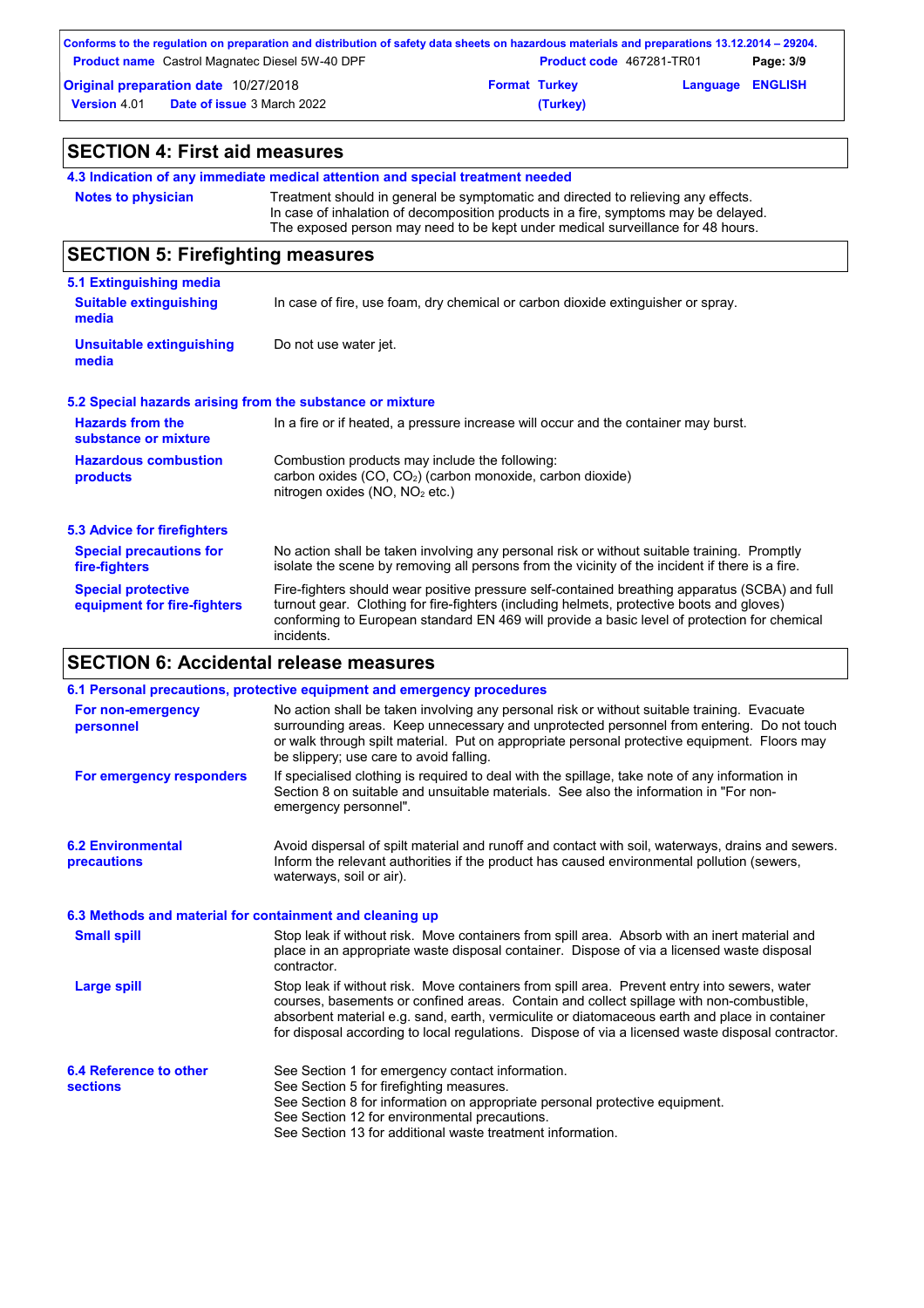|                     | Conforms to the regulation on preparation and distribution of safety data sheets on hazardous materials and preparations 13.12.2014 – 29204. |                      |                                 |                         |           |
|---------------------|----------------------------------------------------------------------------------------------------------------------------------------------|----------------------|---------------------------------|-------------------------|-----------|
|                     | <b>Product name</b> Castrol Magnatec Diesel 5W-40 DPF                                                                                        |                      | <b>Product code</b> 467281-TR01 |                         | Page: 4/9 |
|                     | Original preparation date 10/27/2018                                                                                                         | <b>Format Turkey</b> |                                 | <b>Language ENGLISH</b> |           |
| <b>Version 4.01</b> | <b>Date of issue</b> 3 March 2022                                                                                                            |                      | (Turkey)                        |                         |           |

# **SECTION 7: Handling and storage**

| 7.1 Precautions for safe handling                                                    |                                                                                                                                                                                                                                                                                                                                                                                                                                                                                                                                                                                             |
|--------------------------------------------------------------------------------------|---------------------------------------------------------------------------------------------------------------------------------------------------------------------------------------------------------------------------------------------------------------------------------------------------------------------------------------------------------------------------------------------------------------------------------------------------------------------------------------------------------------------------------------------------------------------------------------------|
| <b>Protective measures</b>                                                           | Put on appropriate personal protective equipment (see Section 8).                                                                                                                                                                                                                                                                                                                                                                                                                                                                                                                           |
| <b>Advice on general</b><br>occupational hygiene                                     | Eating, drinking and smoking should be prohibited in areas where this material is handled,<br>stored and processed. Wash thoroughly after handling. Remove contaminated clothing and<br>protective equipment before entering eating areas. See also Section 8 for additional<br>information on hygiene measures.                                                                                                                                                                                                                                                                            |
| <b>7.2 Conditions for safe</b><br>storage, including any<br><i>incompatibilities</i> | Store in accordance with local regulations. Store in original container protected from direct<br>sunlight in a dry, cool and well-ventilated area, away from incompatible materials (see Section<br>10) and food and drink. Keep container tightly closed and sealed until ready for use. Store and<br>use only in equipment/containers designed for use with this product. Containers that have<br>been opened must be carefully resealed and kept upright to prevent leakage. Do not store in<br>unlabelled containers. Use appropriate containment to avoid environmental contamination. |
| <b>Not suitable</b>                                                                  | Prolonged exposure to elevated temperature                                                                                                                                                                                                                                                                                                                                                                                                                                                                                                                                                  |
| 7.3 Specific end use(s)                                                              |                                                                                                                                                                                                                                                                                                                                                                                                                                                                                                                                                                                             |
| <b>Recommendations</b>                                                               | Not available.                                                                                                                                                                                                                                                                                                                                                                                                                                                                                                                                                                              |

## **SECTION 8: Exposure controls/personal protection**

## **8.1 Control parameters**

## **Occupational exposure limits**

| Distillates (petroleum), hydrotreated heavy paraffinic   ACGIH TLV (United States). | TWA: 5 mg/m <sup>3</sup> 8 hours. Issued/Revised: 11/2009 Form: Inhalable<br>fraction                                                                                    |
|-------------------------------------------------------------------------------------|--------------------------------------------------------------------------------------------------------------------------------------------------------------------------|
| Distillates (petroleum), hydrotreated heavy paraffinic   ACGIH TLV (United States). | TWA: 5 mg/m <sup>3</sup> 8 hours. Issued/Revised: 11/2009 Form: Inhalable<br>fraction                                                                                    |
| maleic anhydride                                                                    | ACGIH TLV (United States). Skin sensitiser. Inhalation sensitiser.<br>TWA: 0.01 mg/m <sup>3</sup> 8 hours. Issued/Revised: 12/2010 Form: Inhalable<br>fraction and vapor |

Whilst specific OELs for certain components may be shown in this section, other components may be present in any mist, vapour or dust produced. Therefore, the specific OELs may not be applicable to the product as a whole and are provided for guidance only.

| <b>Recommended monitoring</b><br>procedures | If this product contains ingredients with exposure limits, personal, workplace atmosphere or<br>biological monitoring may be required to determine the effectiveness of the ventilation or other<br>control measures and/or the necessity to use respiratory protective equipment. Reference<br>should be made to monitoring standards, such as the following: European Standard EN 689<br>(Workplace atmospheres - Guidance for the assessment of exposure by inhalation to chemical<br>agents for comparison with limit values and measurement strategy) European Standard EN<br>14042 (Workplace atmospheres - Guide for the application and use of procedures for the<br>assessment of exposure to chemical and biological agents) European Standard EN 482<br>(Workplace atmospheres - General requirements for the performance of procedures for the<br>measurement of chemical agents) Reference to national quidance documents for methods for<br>the determination of hazardous substances will also be required. |
|---------------------------------------------|----------------------------------------------------------------------------------------------------------------------------------------------------------------------------------------------------------------------------------------------------------------------------------------------------------------------------------------------------------------------------------------------------------------------------------------------------------------------------------------------------------------------------------------------------------------------------------------------------------------------------------------------------------------------------------------------------------------------------------------------------------------------------------------------------------------------------------------------------------------------------------------------------------------------------------------------------------------------------------------------------------------------------|
| <b>8.2 Exposure controls</b>                |                                                                                                                                                                                                                                                                                                                                                                                                                                                                                                                                                                                                                                                                                                                                                                                                                                                                                                                                                                                                                            |
| <b>Appropriate engineering</b><br>controls  | All activities involving chemicals should be assessed for their risks to health, to ensure<br>exposures are adequately controlled. Personal protective equipment should only be considered<br>after other forms of control measures (e.g. engineering controls) have been suitably evaluated.<br>Personal protective equipment should conform to appropriate standards, be suitable for use, be<br>kept in good condition and properly maintained.<br>Your supplier of personal protective equipment should be consulted for advice on selection and<br>appropriate standards. For further information contact your national organisation for standards.<br>Provide exhaust ventilation or other engineering controls to keep the relevant airborne<br>concentrations below their respective occupational exposure limits.<br>The final choice of protective equipment will depend upon a risk assessment. It is important to<br>ensure that all items of personal protective equipment are compatible.                    |
| <b>Individual protection measures</b>       |                                                                                                                                                                                                                                                                                                                                                                                                                                                                                                                                                                                                                                                                                                                                                                                                                                                                                                                                                                                                                            |
| <b>Hygiene measures</b>                     | Wash hands, forearms and face thoroughly after handling chemical products, before eating,<br>smoking and using the lavatory and at the end of the working period. Appropriate techniques<br>should be used to remove potentially contaminated clothing. Wash contaminated clothing<br>before reusing. Ensure that eyewash stations and safety showers are close to the workstation<br>location.                                                                                                                                                                                                                                                                                                                                                                                                                                                                                                                                                                                                                            |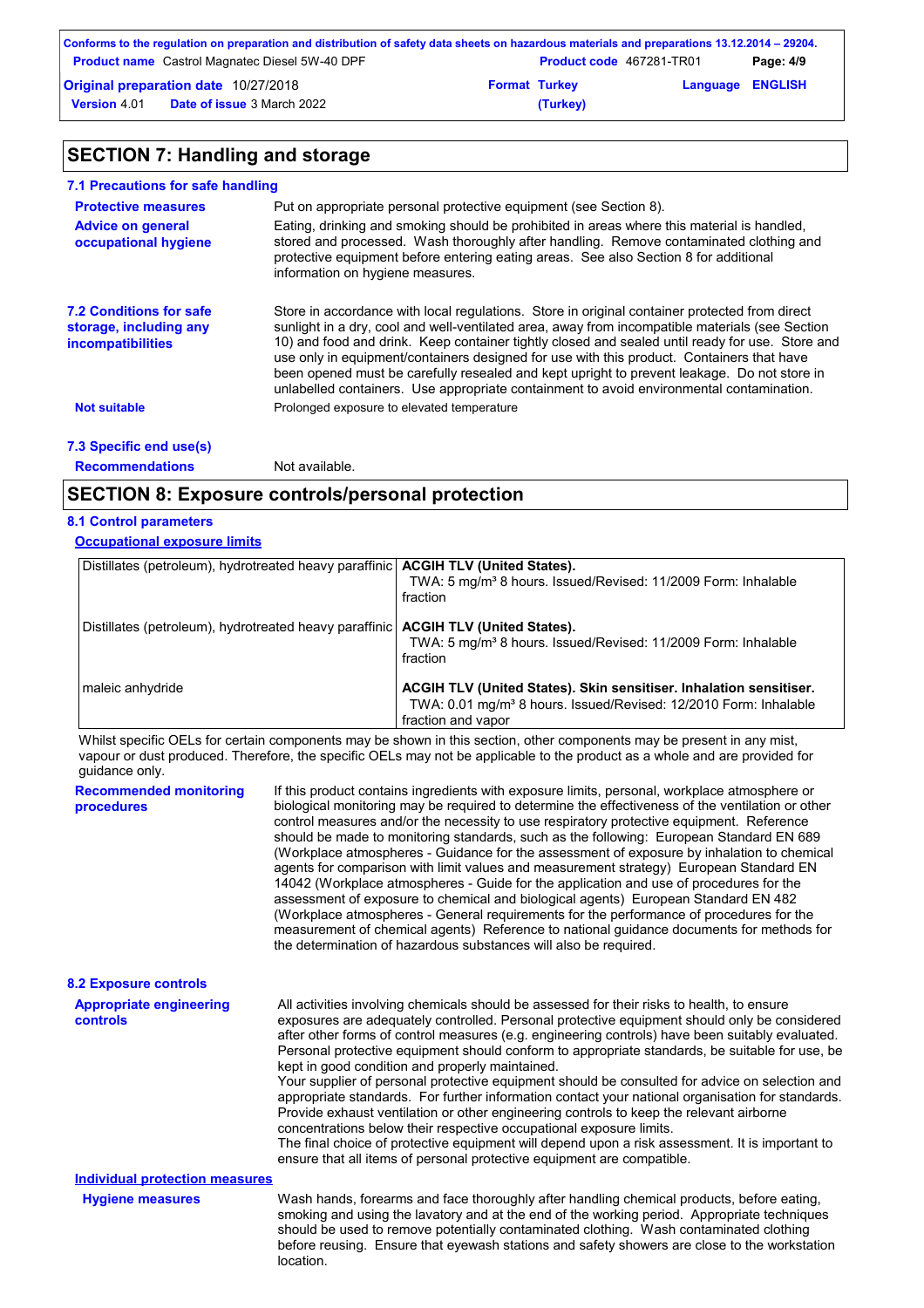|                     | Conforms to the regulation on preparation and distribution of safety data sheets on hazardous materials and preparations 13.12.2014 – 29204. |                      |                                 |                         |           |
|---------------------|----------------------------------------------------------------------------------------------------------------------------------------------|----------------------|---------------------------------|-------------------------|-----------|
|                     | <b>Product name</b> Castrol Magnatec Diesel 5W-40 DPF                                                                                        |                      | <b>Product code</b> 467281-TR01 |                         | Page: 5/9 |
|                     | <b>Original preparation date 10/27/2018</b>                                                                                                  | <b>Format Turkey</b> |                                 | <b>Language ENGLISH</b> |           |
| <b>Version 4.01</b> | <b>Date of issue 3 March 2022</b>                                                                                                            |                      | (Turkey)                        |                         |           |

# **SECTION 8: Exposure controls/personal protection**

| <b>Respiratory protection</b>                    | In case of insufficient ventilation, wear suitable respiratory equipment.<br>The correct choice of respiratory protection depends upon the chemicals being handled, the<br>conditions of work and use, and the condition of the respiratory equipment. Safety procedures<br>should be developed for each intended application. Respiratory protection equipment should<br>therefore be chosen in consultation with the supplier/manufacturer and with a full assessment<br>of the working conditions.                                                                                                                                                                                                                                                                                        |
|--------------------------------------------------|----------------------------------------------------------------------------------------------------------------------------------------------------------------------------------------------------------------------------------------------------------------------------------------------------------------------------------------------------------------------------------------------------------------------------------------------------------------------------------------------------------------------------------------------------------------------------------------------------------------------------------------------------------------------------------------------------------------------------------------------------------------------------------------------|
| <b>Eye/face protection</b>                       | Safety glasses with side shields.                                                                                                                                                                                                                                                                                                                                                                                                                                                                                                                                                                                                                                                                                                                                                            |
| <b>Skin protection</b>                           |                                                                                                                                                                                                                                                                                                                                                                                                                                                                                                                                                                                                                                                                                                                                                                                              |
| <b>Hand protection</b>                           | Wear protective gloves if prolonged or repeated contact is likely. Wear chemical resistant<br>gloves. Recommended: Nitrile gloves. The correct choice of protective gloves depends upon<br>the chemicals being handled, the conditions of work and use, and the condition of the gloves<br>(even the best chemically resistant glove will break down after repeated chemical exposures).<br>Most gloves provide only a short time of protection before they must be discarded and replaced.<br>Because specific work environments and material handling practices vary, safety procedures<br>should be developed for each intended application. Gloves should therefore be chosen in<br>consultation with the supplier/manufacturer and with a full assessment of the working<br>conditions. |
| <b>Skin and body</b>                             | Use of protective clothing is good industrial practice.<br>Personal protective equipment for the body should be selected based on the task being<br>performed and the risks involved and should be approved by a specialist before handling this<br>product.<br>Cotton or polyester/cotton overalls will only provide protection against light superficial<br>contamination that will not soak through to the skin. Overalls should be laundered on a regular<br>basis. When the risk of skin exposure is high (e.g. when cleaning up spillages or if there is a<br>risk of splashing) then chemical resistant aprons and/or impervious chemical suits and boots<br>will be required.                                                                                                        |
| <b>Environmental exposure</b><br><b>controls</b> | Emissions from ventilation or work process equipment should be checked to ensure they<br>comply with the requirements of environmental protection legislation. In some cases, fume<br>scrubbers, filters or engineering modifications to the process equipment will be necessary to<br>reduce emissions to acceptable levels.                                                                                                                                                                                                                                                                                                                                                                                                                                                                |

# **SECTION 9: Physical and chemical properties**

The conditions of measurement of all properties are at standard temperature and pressure unless otherwise indicated.

### **9.1 Information on basic physical and chemical properties**

| <b>Appearance</b>                                      |                 |                                              |  |
|--------------------------------------------------------|-----------------|----------------------------------------------|--|
| <b>Physical state</b>                                  | Liquid.         |                                              |  |
| <b>Colour</b>                                          | Amber. [Light]  |                                              |  |
| <b>Odour</b>                                           | Not available.  |                                              |  |
| <b>Odour threshold</b>                                 | Not available.  |                                              |  |
| рH                                                     | Not applicable. |                                              |  |
| <b>Melting point/freezing point</b>                    | Not available.  |                                              |  |
| Initial boiling point and boiling<br>range             | Not available.  |                                              |  |
| <b>Pour point</b>                                      | -42 °C          |                                              |  |
| <b>Flash point</b>                                     |                 | Closed cup: 203°C (397.4°F) [Pensky-Martens] |  |
| <b>Evaporation rate</b>                                | Not available.  |                                              |  |
| <b>Flammability (solid, gas)</b>                       |                 | Not applicable. Based on - Physical state    |  |
| <b>Upper/lower flammability or</b><br>explosive limits | Not available.  |                                              |  |
| <b>Vapour pressure</b>                                 |                 | Vapour Pressure at 20°C                      |  |

| <b>Vapour pressure</b>  |                                                              |                                                         |         | Vapour Pressure at 20°C | Vapour pressure at 50°C |            |               |
|-------------------------|--------------------------------------------------------------|---------------------------------------------------------|---------|-------------------------|-------------------------|------------|---------------|
|                         | <b>Ingredient name</b>                                       | mm Hg kPa                                               |         | <b>Method</b>           | mm<br>Hg                | <b>kPa</b> | <b>Method</b> |
|                         | Distillates (petroleum),<br>hydrotreated heavy<br>paraffinic | < 0.08                                                  | < 0.011 | <b>ASTM D 5191</b>      |                         |            |               |
|                         | Distillates (petroleum),<br>hydrotreated heavy<br>paraffinic | < 0.08                                                  | < 0.011 | <b>ASTM D 5191</b>      |                         |            |               |
| <b>Vapour density</b>   | Not available.                                               |                                                         |         |                         |                         |            |               |
| <b>Relative density</b> | Not available.                                               |                                                         |         |                         |                         |            |               |
| <b>Density</b>          |                                                              | <1000 kg/m <sup>3</sup> (<1 g/cm <sup>3</sup> ) at 15°C |         |                         |                         |            |               |
| <b>Solubility(ies)</b>  | insoluble in water.                                          |                                                         |         |                         |                         |            |               |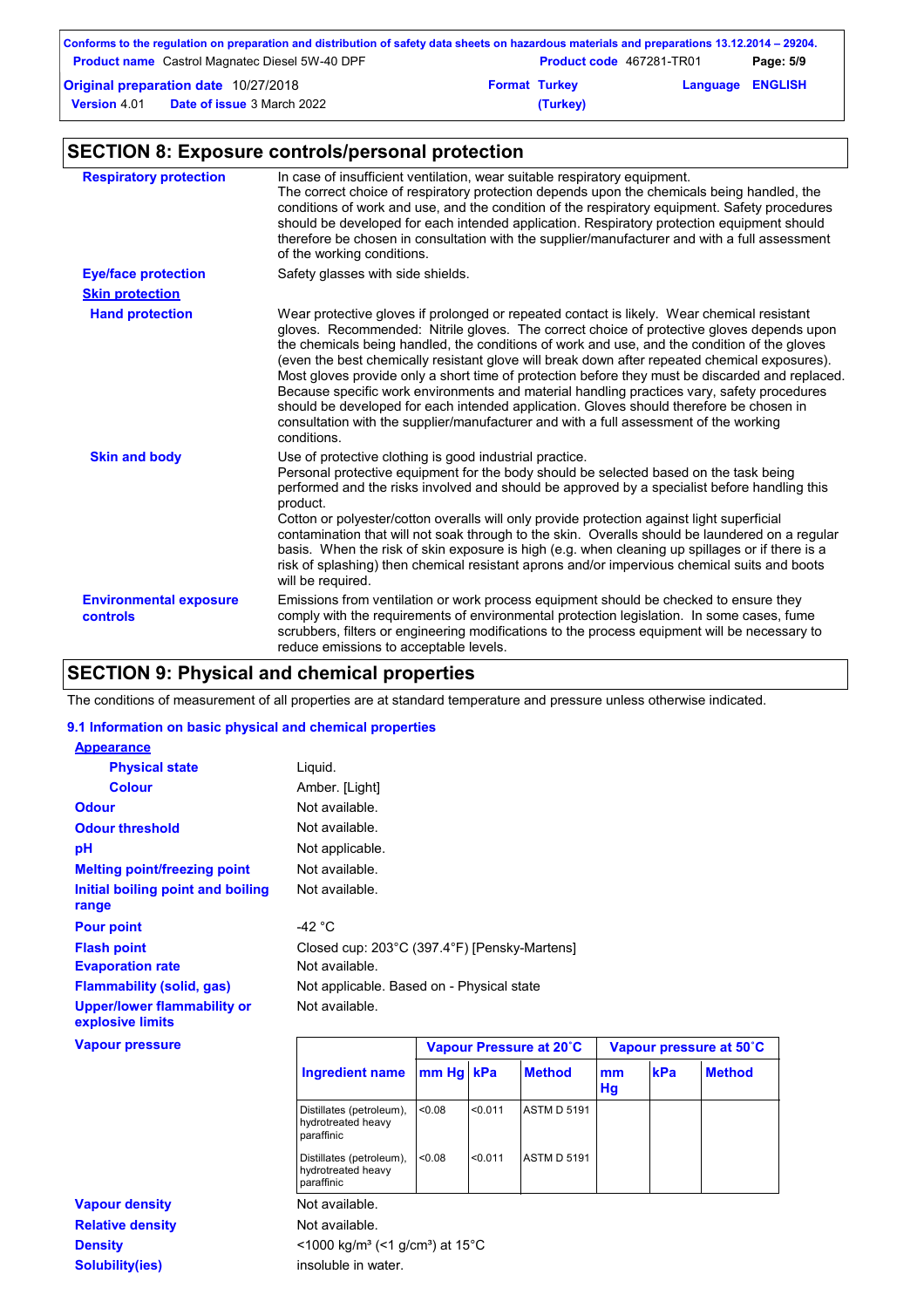| Conforms to the regulation on preparation and distribution of safety data sheets on hazardous materials and preparations 13.12.2014 – 29204. |                      |                                 |                         |           |
|----------------------------------------------------------------------------------------------------------------------------------------------|----------------------|---------------------------------|-------------------------|-----------|
| <b>Product name</b> Castrol Magnatec Diesel 5W-40 DPF                                                                                        |                      | <b>Product code</b> 467281-TR01 |                         | Page: 6/9 |
| <b>Original preparation date 10/27/2018</b>                                                                                                  | <b>Format Turkey</b> |                                 | <b>Language ENGLISH</b> |           |
| <b>Date of issue</b> 3 March 2022<br><b>Version 4.01</b>                                                                                     |                      | (Turkey)                        |                         |           |

# **SECTION 9: Physical and chemical properties**

| <b>Partition coefficient: n-octanol/</b><br>water | Not applicable.                                                                                                                                  |
|---------------------------------------------------|--------------------------------------------------------------------------------------------------------------------------------------------------|
| <b>Auto-ignition temperature</b>                  | Not available.                                                                                                                                   |
| <b>Decomposition temperature</b>                  | Not available.                                                                                                                                   |
| <b>Viscosity</b>                                  | Kinematic: 75.5 mm <sup>2</sup> /s (75.5 cSt) at $40^{\circ}$ C<br>Kinematic: 12.8 to 16 mm <sup>2</sup> /s (12.8 to 16 cSt) at 100 $^{\circ}$ C |
| <b>Explosive properties</b>                       | Not available.                                                                                                                                   |
| <b>Oxidising properties</b>                       | Not available.                                                                                                                                   |
| <b>Particle characteristics</b>                   |                                                                                                                                                  |
| <b>Median particle size</b>                       | Not applicable.                                                                                                                                  |

## **9.2 Other information**

No additional information.

## **SECTION 10: Stability and reactivity**

| <b>10.1 Reactivity</b>                            | No specific test data available for this product. Refer to Conditions to avoid and Incompatible<br>materials for additional information.                                |
|---------------------------------------------------|-------------------------------------------------------------------------------------------------------------------------------------------------------------------------|
| <b>10.2 Chemical stability</b>                    | The product is stable.                                                                                                                                                  |
| <b>10.3 Possibility of</b><br>hazardous reactions | Under normal conditions of storage and use, hazardous reactions will not occur.<br>Under normal conditions of storage and use, hazardous polymerisation will not occur. |
| <b>10.4 Conditions to avoid</b>                   | Avoid all possible sources of ignition (spark or flame).                                                                                                                |
| <b>10.5 Incompatible materials</b>                | Reactive or incompatible with the following materials: oxidising materials.                                                                                             |
| <b>10.6 Hazardous</b><br>decomposition products   | Under normal conditions of storage and use, hazardous decomposition products should not be<br>produced.                                                                 |

# **SECTION 11: Toxicological information**

| 11.1 Information on toxicological effects          |                                                                                                                     |
|----------------------------------------------------|---------------------------------------------------------------------------------------------------------------------|
| <b>Information on likely</b><br>routes of exposure | Routes of entry anticipated: Dermal, Inhalation.                                                                    |
| <b>Potential acute health effects</b>              |                                                                                                                     |
| <b>Inhalation</b>                                  | Exposure to decomposition products may cause a health hazard. Serious effects may be<br>delayed following exposure. |
| <b>Ingestion</b>                                   | No known significant effects or critical hazards.                                                                   |
| <b>Skin contact</b>                                | Defatting to the skin. May cause skin dryness and irritation.                                                       |
| <b>Eye contact</b>                                 | No known significant effects or critical hazards.                                                                   |
|                                                    | <b>Symptoms related to the physical, chemical and toxicological characteristics</b>                                 |
| <b>Inhalation</b>                                  | No specific data.                                                                                                   |
| <b>Ingestion</b>                                   | No specific data.                                                                                                   |
| <b>Skin contact</b>                                | Adverse symptoms may include the following:<br>irritation<br>dryness<br>cracking                                    |
| <b>Eye contact</b>                                 | No specific data.                                                                                                   |
|                                                    | Delayed and immediate effects as well as chronic effects from short and long-term exposure                          |
| <b>Inhalation</b>                                  | Overexposure to the inhalation of airborne droplets or aerosols may cause irritation of the<br>respiratory tract.   |
| <b>Ingestion</b>                                   | Ingestion of large quantities may cause nausea and diarrhoea.                                                       |
| <b>Skin contact</b>                                | Prolonged or repeated contact can defat the skin and lead to irritation and/or dermatitis.                          |
| Eye contact                                        | Potential risk of transient stinging or redness if accidental eye contact occurs.                                   |
| <b>Potential chronic health effects</b>            |                                                                                                                     |
|                                                    |                                                                                                                     |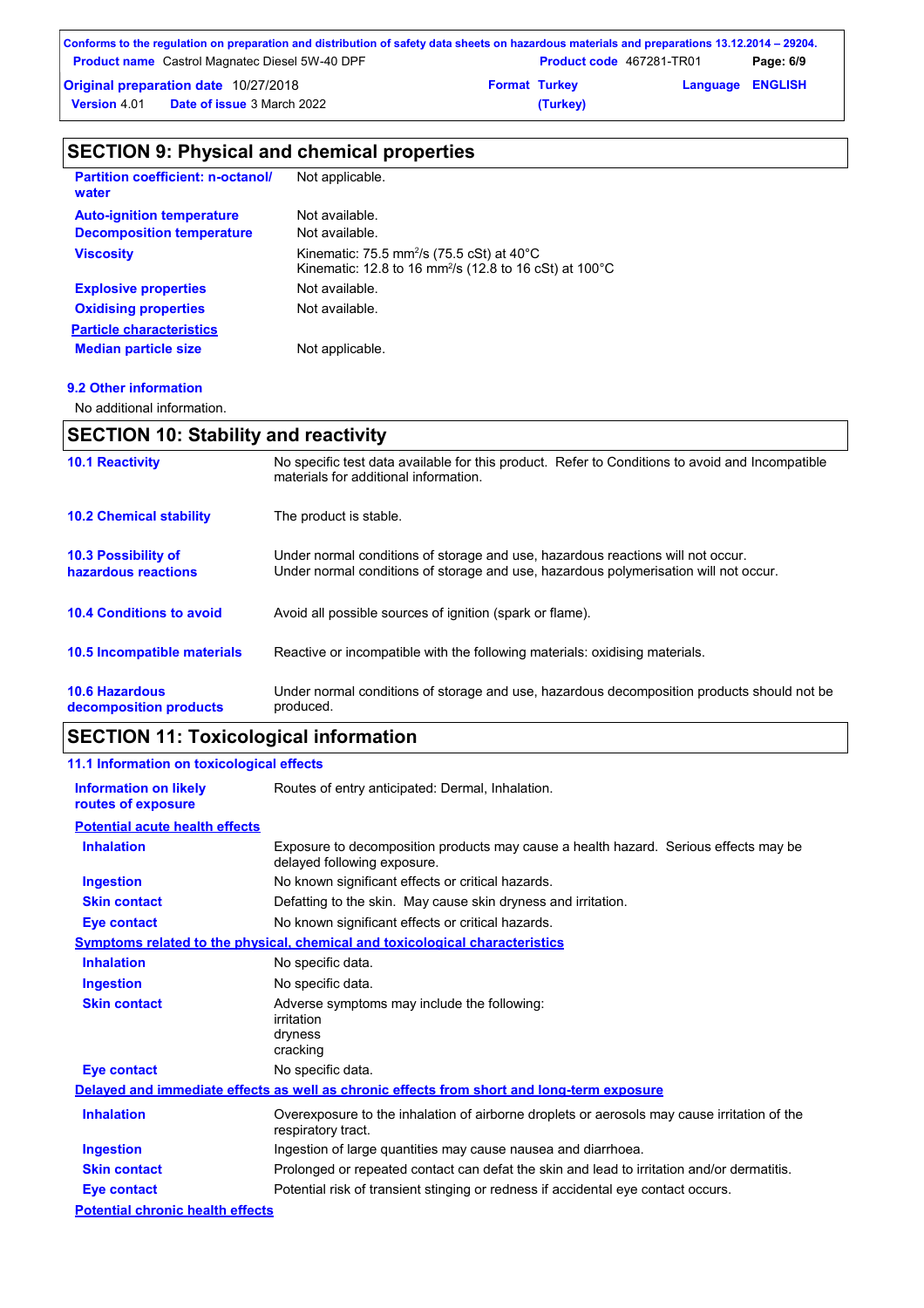| Conforms to the regulation on preparation and distribution of safety data sheets on hazardous materials and preparations 13.12.2014 – 29204. |                      |                                 |                         |           |
|----------------------------------------------------------------------------------------------------------------------------------------------|----------------------|---------------------------------|-------------------------|-----------|
| <b>Product name</b> Castrol Magnatec Diesel 5W-40 DPF                                                                                        |                      | <b>Product code</b> 467281-TR01 |                         | Page: 7/9 |
| <b>Original preparation date 10/27/2018</b>                                                                                                  | <b>Format Turkey</b> |                                 | <b>Language ENGLISH</b> |           |
| <b>Date of issue 3 March 2022</b><br><b>Version 4.01</b>                                                                                     |                      | (Turkey)                        |                         |           |

| <b>SECTION 11: Toxicological information</b> |                                                                                                                                                                                                                                                                                                                                                                                                          |  |  |
|----------------------------------------------|----------------------------------------------------------------------------------------------------------------------------------------------------------------------------------------------------------------------------------------------------------------------------------------------------------------------------------------------------------------------------------------------------------|--|--|
| <b>General</b>                               | USED ENGINE OILS<br>Combustion products resulting from the operation of internal combustion engines contaminate<br>engine oils during use. Used engine oil may contain hazardous components which have the<br>potential to cause skin cancer. Frequent or prolonged contact with all types and makes of used<br>engine oil must therefore be avoided and a high standard of personal hygiene maintained. |  |  |
| <b>Carcinogenicity</b>                       | No known significant effects or critical hazards.                                                                                                                                                                                                                                                                                                                                                        |  |  |
| <b>Mutagenicity</b>                          | No known significant effects or critical hazards.                                                                                                                                                                                                                                                                                                                                                        |  |  |
| <b>Developmental effects</b>                 | No known significant effects or critical hazards.                                                                                                                                                                                                                                                                                                                                                        |  |  |
| <b>Fertility effects</b>                     | No known significant effects or critical hazards.                                                                                                                                                                                                                                                                                                                                                        |  |  |

## **SECTION 12: Ecological information**

#### **12.1 Toxicity**

**Environmental hazards** Not classified as dangerous

### **12.2 Persistence and degradability**

Expected to be biodegradable.

#### **12.3 Bioaccumulative potential**

This product is not expected to bioaccumulate through food chains in the environment.

| <b>12.4 Mobility in soil</b>                            |                                                                      |
|---------------------------------------------------------|----------------------------------------------------------------------|
| <b>Soil/water partition</b><br><b>coefficient (Koc)</b> | Not available.                                                       |
| <b>Mobility</b>                                         | Spillages may penetrate the soil causing ground water contamination. |

#### **12.5 Results of PBT and vPvB assessment**

This mixture does not contain any substances that are assessed to be a PBT or a vPvB.

#### **12.6 Other adverse effects**

**Other ecological information**

Spills may form a film on water surfaces causing physical damage to organisms. Oxygen transfer could also be impaired.

## **SECTION 13: Disposal considerations**

## **13.1 Waste treatment methods**

| <b>Methods of disposal</b> | The generation of waste should be avoided or minimised wherever possible. Significant<br>quantities of waste product residues should not be disposed of via the foul sewer but processed<br>in a suitable effluent treatment plant. Dispose of surplus and non-recyclable products via a<br>licensed waste disposal contractor. Disposal of this product, solutions and any by-products<br>should at all times comply with the requirements of environmental protection and waste disposal<br>legislation and any regional local authority requirements. Waste packaging should be recycled.<br>Incineration or landfill should only be considered when recycling is not feasible. This material<br>and its container must be disposed of in a safe way. Empty containers or liners may retain some<br>product residues. Avoid dispersal of spilt material and runoff and contact with soil, waterways,<br>drains and sewers. |
|----------------------------|-------------------------------------------------------------------------------------------------------------------------------------------------------------------------------------------------------------------------------------------------------------------------------------------------------------------------------------------------------------------------------------------------------------------------------------------------------------------------------------------------------------------------------------------------------------------------------------------------------------------------------------------------------------------------------------------------------------------------------------------------------------------------------------------------------------------------------------------------------------------------------------------------------------------------------|
| <b>Special precautions</b> | This material and its container must be disposed of in a safe way. Empty containers or liners<br>may retain some product residues. Avoid dispersal of spilt material and runoff and contact with<br>soil, waterways, drains and sewers.                                                                                                                                                                                                                                                                                                                                                                                                                                                                                                                                                                                                                                                                                       |

# **SECTION 14: Transport information**

|                                           | <b>ADR/RID</b> | <b>ADN</b>               | <b>IMDG</b>              | <b>IATA</b>    |
|-------------------------------------------|----------------|--------------------------|--------------------------|----------------|
| 14.1 UN number                            | Not regulated. | Not regulated.           | Not regulated.           | Not regulated. |
| 14.2 UN proper<br>shipping name           |                | $\overline{\phantom{0}}$ | $\overline{\phantom{0}}$ |                |
| <b>14.3 Transport</b><br>hazard class(es) |                | $\overline{\phantom{a}}$ | $\overline{\phantom{0}}$ |                |
|                                           |                |                          |                          |                |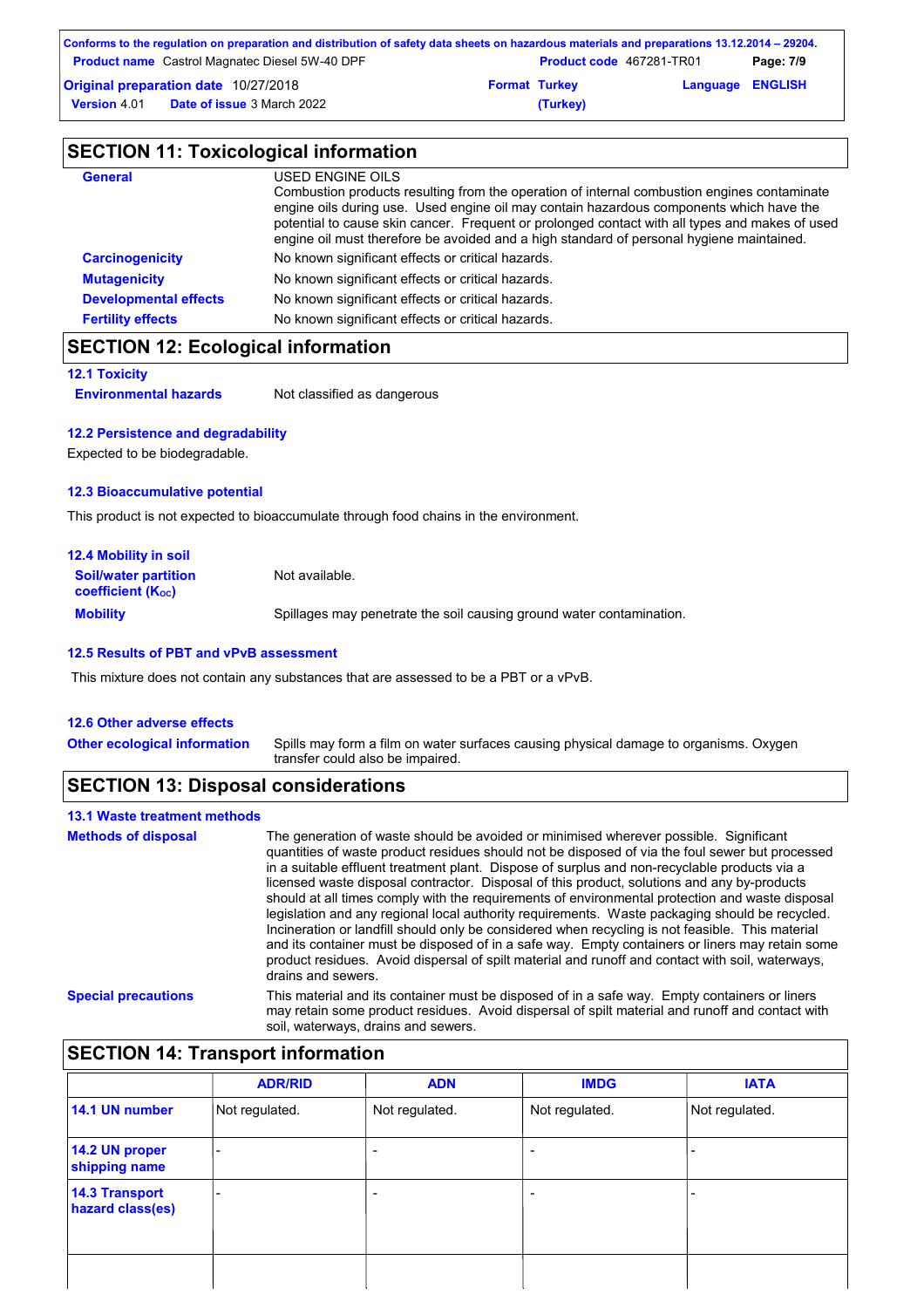| Conforms to the regulation on preparation and distribution of safety data sheets on hazardous materials and preparations 13.12.2014 – 29204. |  |                                 |                         |           |
|----------------------------------------------------------------------------------------------------------------------------------------------|--|---------------------------------|-------------------------|-----------|
| <b>Product name</b> Castrol Magnatec Diesel 5W-40 DPF                                                                                        |  | <b>Product code</b> 467281-TR01 |                         | Page: 8/9 |
| <b>Original preparation date 10/27/2018</b>                                                                                                  |  | <b>Format Turkey</b>            | <b>Language ENGLISH</b> |           |
| <b>Date of issue 3 March 2022</b><br><b>Version 4.01</b>                                                                                     |  | (Turkey)                        |                         |           |

|                                         | <b>SECTION 14: Transport information</b> |     |     |      |  |
|-----------------------------------------|------------------------------------------|-----|-----|------|--|
| 14.4 Packing<br>group                   |                                          |     | -   |      |  |
| 14.5<br><b>Environmental</b><br>hazards | No.                                      | No. | No. | 'No. |  |
| <b>Additional</b><br><b>information</b> |                                          |     | -   |      |  |

**14.6 Special precautions for**  Not available. **user**

| <b>14.7 Transport in bulk</b><br>according to IMO<br><b>instruments</b> | Not available. |
|-------------------------------------------------------------------------|----------------|
|-------------------------------------------------------------------------|----------------|

# **SECTION 15: Regulatory information**

|                                                                 | 15.1 Safety, health and environmental regulations/legislation specific for the substance or mixture      |
|-----------------------------------------------------------------|----------------------------------------------------------------------------------------------------------|
| <b>National inventory</b>                                       |                                                                                                          |
| <b>Australia inventory (AIIC)</b>                               | All components are listed or exempted.                                                                   |
| <b>Canada inventory</b>                                         | All components are listed or exempted.                                                                   |
| <b>China inventory (IECSC)</b>                                  | At least one component is not listed.                                                                    |
| <b>Japan inventory (CSCL)</b>                                   | All components are listed or exempted.                                                                   |
| <b>Korea inventory (KECI)</b>                                   | All components are listed or exempted.                                                                   |
| <b>Philippines inventory</b><br>(PICCS)                         | At least one component is not listed.                                                                    |
| <b>REACH Status</b>                                             | For the REACH status of this product please consult your company contact, as identified in<br>Section 1. |
| <b>Taiwan Chemical</b><br><b>Substances Inventory</b><br>(TCSI) | All components are listed or exempted.                                                                   |
| <b>United States inventory</b><br>(TSCA 8b)                     | All components are active or exempted.                                                                   |

# **SECTION 16: Other information**

| <b>Abbreviations and acronyms</b> | ACGIH = American Conference of Industrial Hygienists                                                                                         |
|-----------------------------------|----------------------------------------------------------------------------------------------------------------------------------------------|
|                                   | ADN = European Provisions concerning the International Carriage of Dangerous Goods by<br>Inland Waterway                                     |
|                                   | ADR = The European Agreement concerning the International Carriage of Dangerous Goods by                                                     |
|                                   | Road                                                                                                                                         |
|                                   | ATE = Acute Toxicity Estimate                                                                                                                |
|                                   | <b>BCF</b> = Bioconcentration Factor                                                                                                         |
|                                   | CAS = Chemical Abstracts Service                                                                                                             |
|                                   | GHS = Globally Harmonized System of Classification and Labelling of Chemicals                                                                |
|                                   | IATA = International Air Transport Association                                                                                               |
|                                   | IBC = Intermediate Bulk Container                                                                                                            |
|                                   | <b>IMDG</b> = International Maritime Dangerous Goods                                                                                         |
|                                   | LogPow = logarithm of the octanol/water partition coefficient                                                                                |
|                                   | MARPOL = International Convention for the Prevention of Pollution From Ships, 1973 as                                                        |
|                                   | modified by the Protocol of 1978. ("Marpol" = marine pollution)                                                                              |
|                                   | OECD = Organisation for Economic Co-operation and Development                                                                                |
|                                   | PBT = Persistent, Bioaccumulative and Toxic                                                                                                  |
|                                   | RID = The Regulations concerning the International Carriage of Dangerous Goods by Rail<br>SADT = Self-Accelerating Decomposition Temperature |
|                                   | STOT-RE = Specific Target Organ Toxicity - Repeated Exposure                                                                                 |
|                                   | STOT-SE = Specific Target Organ Toxicity - Single Exposure                                                                                   |
|                                   | TWA = Time weighted average                                                                                                                  |
|                                   | $UN = United Nations$                                                                                                                        |
|                                   | $UVCB = Complex\;hydrocarbon\; substance$                                                                                                    |
|                                   | VOC = Volatile Organic Compound                                                                                                              |
|                                   | vPvB = Very Persistent and Very Bioaccumulative                                                                                              |
|                                   | Varies = may contain one or more of the following 64741-88-4, 64741-89-5, 64741-95-3,                                                        |
|                                   | 64741-96-4, 64742-01-4, 64742-44-5, 64742-45-6, 64742-52-5, 64742-53-6, 64742-54-7,                                                          |
|                                   | 64742-55-8, 64742-56-9, 64742-57-0, 64742-58-1, 64742-62-7, 64742-63-8, 64742-65-0,                                                          |
|                                   | 64742-70-7, 72623-85-9, 72623-86-0, 72623-87-1                                                                                               |
|                                   |                                                                                                                                              |